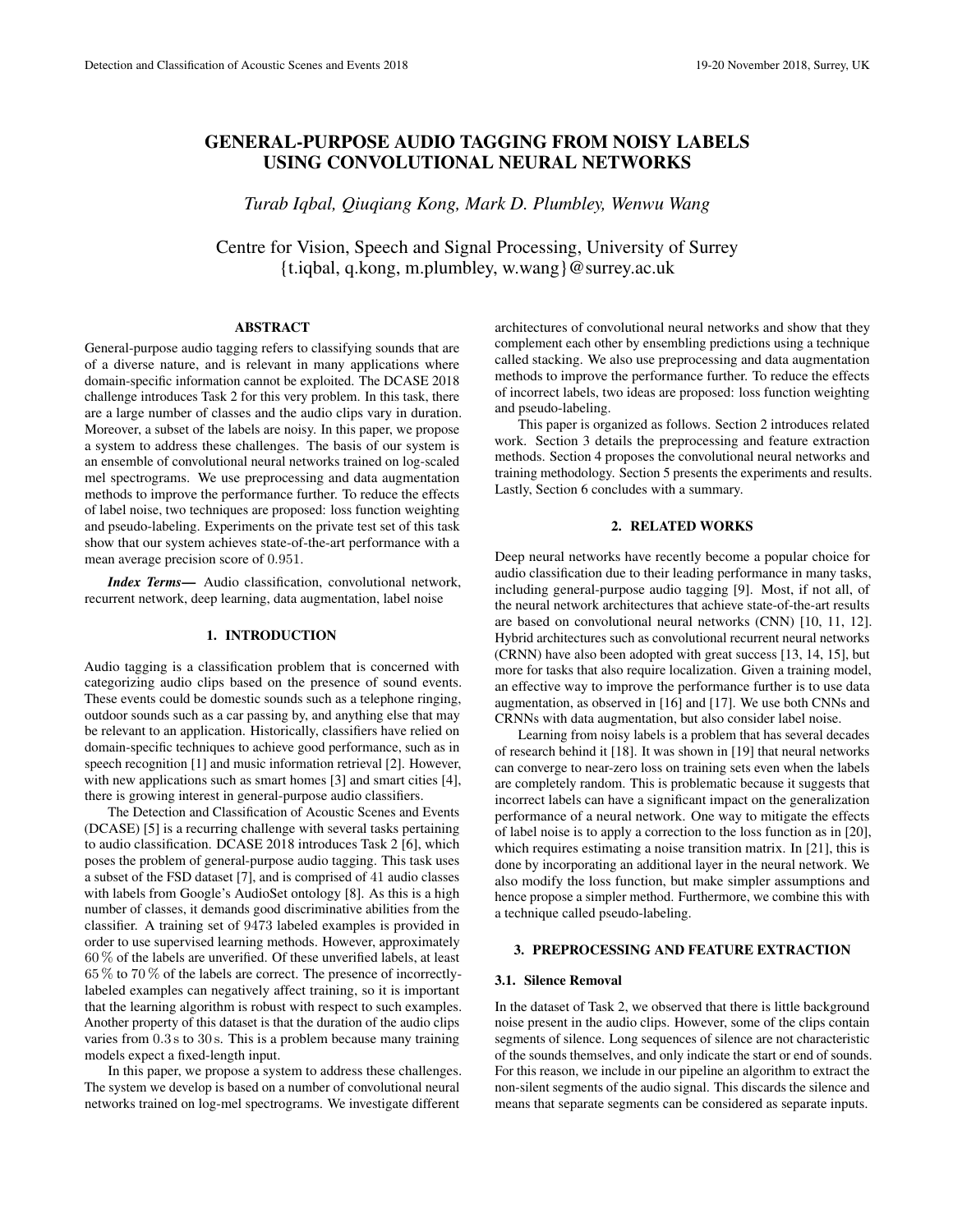

Figure 1: Illustration of the silence removal process on the file "071e836c.wav", which is 13 s in length. The non-silent segments that are extracted are highlighted in gray. These segments would be considered as separate inputs.

| Parameter   | Configuration A Configuration B |           |
|-------------|---------------------------------|-----------|
| Sample rate | 32000 Hz                        | 32 000 Hz |
| Window size | 1024                            | 512       |
| Hop size    | 512                             | 256       |
| Mel bands   | 64                              | 64        |

To detect silence, we segment the audio signal into frames and threshold each frame's root mean square (RMS) energy. We define "silence" to include very quiet background noise, so it does not have to match the threshold of hearing. In our algorithm, a nonsilent segment is the span of non-silent frames that are within some proximity (they do not have to be contiguous), and also includes some excess silence to prevent over-cropping. This is exemplified in Figure 1, where four segments are highlighted.

### 3.2. Feature Extraction

Following silence removal, the extracted segments are considered as separate inputs. These are downsampled to 32 kHz and transformed into log-scaled mel-frequency (log-mel) spectrograms. Log-mel features have been shown to outperform traditional representations such as mel-frequency cepstrum coefficients (MFCCs) in modern neural network architectures [22], which benefit from the additional information and do not need de-correlated inputs [23].

We use two sets of parameters to extract the log-mel features – a standard configuration and a narrow-band configuration – the values of which are given in Table 1. We selected these values based on experiments on a validation set. In our experiments, these configurations produced complementing results. Indeed, the different resolutions appear to capture different characteristics.

After feature extraction, each feature vector is partitioned into chunks of a fixed size, which resolves the problem of varying clip durations. When the length of the feature vector is less than the chunk length, it is padded. When it is greater, but not evenly divisible by the chunk length, an additional chunk is added to align with the end of the feature vector so that it includes the remainder.

The chunk size is an important parameter, as a chunk that is too short may not encompass a sound in its entirety. On the other hand, a chunk that is too long will mostly contain padding data for short audio segments. We choose a chunk size of  $128 \times 64$ , where the

first axis is the temporal dimension. This corresponds to  $2s$  chunks and 1 s chunks for configurations A and B, respectively (cf. Table 1). Approximately  $80\%$  of the segments in the training set are more than 1 s in duration, and 60  $\%$  are more than 2 s.

#### 4. TRAINING AND INFERENCE

In order to utilize the training set that is provided for this task, we use two types of neural networks: CNNs and CRNNs. For each type, we also use two variants: one using standard convolutions and another using gated convolutions. Since there are two logmel configurations, this gives eight training models in total. In the subsections to follow, we describe the architectures, learning with label noise, data augmentation, and ensembling.

#### 4.1. Neural Network Architectures

The neural network architectures are outlined in Table 2. Beginning with the standard CNN, it is essentially equivalent to the "VGG13" network proposed in [24], hence the name. Each convolutional block consists of two convolutional layers followed by a max pooling layer that halves each spatial dimension. The convolutional layers use a ReLU activation function [25] as well as batch normalization [26] as a form of regularization. After the convolutional blocks, global average pooling is applied, i.e. each feature map is averaged across both dimensions. Finally, a densely-connected softmax layer is used to generate the predictions.

The CRNN architecture is an extension of VGG13. Instead of applying global average pooling after the convolutions, only the frequency dimension is averaged so that temporal information is preserved. A bidirectional recurrent layer [27] is then applied to output a vector,  $s_t$ , for each time step  $t \in [1, T]$ . Averaging these vectors gives  $\mathbf{s} = \frac{1}{T} \sum_{t=1}^{T} \mathbf{s}_t$ , which is the output prior to the softmax layer. The motivation for using a recurrent layer is to learn the temporal dynamics of the input [13]. In our experiments, this improved the overall performance by up to 0.5 %.

The other two architectures are GCNN and GCRNN, which are variants of VGG13 and CRNN, respectively. The difference is that each convolutional layer is replaced with a gated convolutional layer [28]. The idea of a gated layer is inspired by the gating mechanisms found in recurrent neural networks [29, 30], and is used to control the information that is propagated to deeper layers. This mechanism has been shown to produce good results for similar tasks [15].

## 4.2. Learning from Noisy Labels

The presence of unverified labels poses a problem for learning, as neural networks are susceptible to overfitting on incorrectly-labeled examples [19]. On the other hand, training with verified examples *only* means that a large number of unverified labels that are otherwise correct are discarded. Our tests showed that performance dropped by up to 5 % when a model was trained on verified examples only. Therefore, we propose two techniques.

The first technique is to weight the training loss function such that its magnitude is lowered for unverified examples. The rationale is that if an example is incorrectly labeled, the computed loss will be incorrect and should be disregarded. Of course, we do not know whether it is correct or not if the label is unverified. Let  $\eta \in (0, 1)$ be the weight applied to unverified examples. Given a loss function,  $L(\mathbf{y}, \hat{\mathbf{y}})$ , the weighted loss function is then given by

$$
\tilde{L}(\mathbf{y}, \hat{\mathbf{y}}) := (\eta \cdot \mathbb{1}_{\mathcal{X}_N}(\mathbf{x}) + \mathbb{1}_{\mathcal{X}_N^c}(\mathbf{x})) L(\mathbf{y}, \hat{\mathbf{y}}),
$$
(1)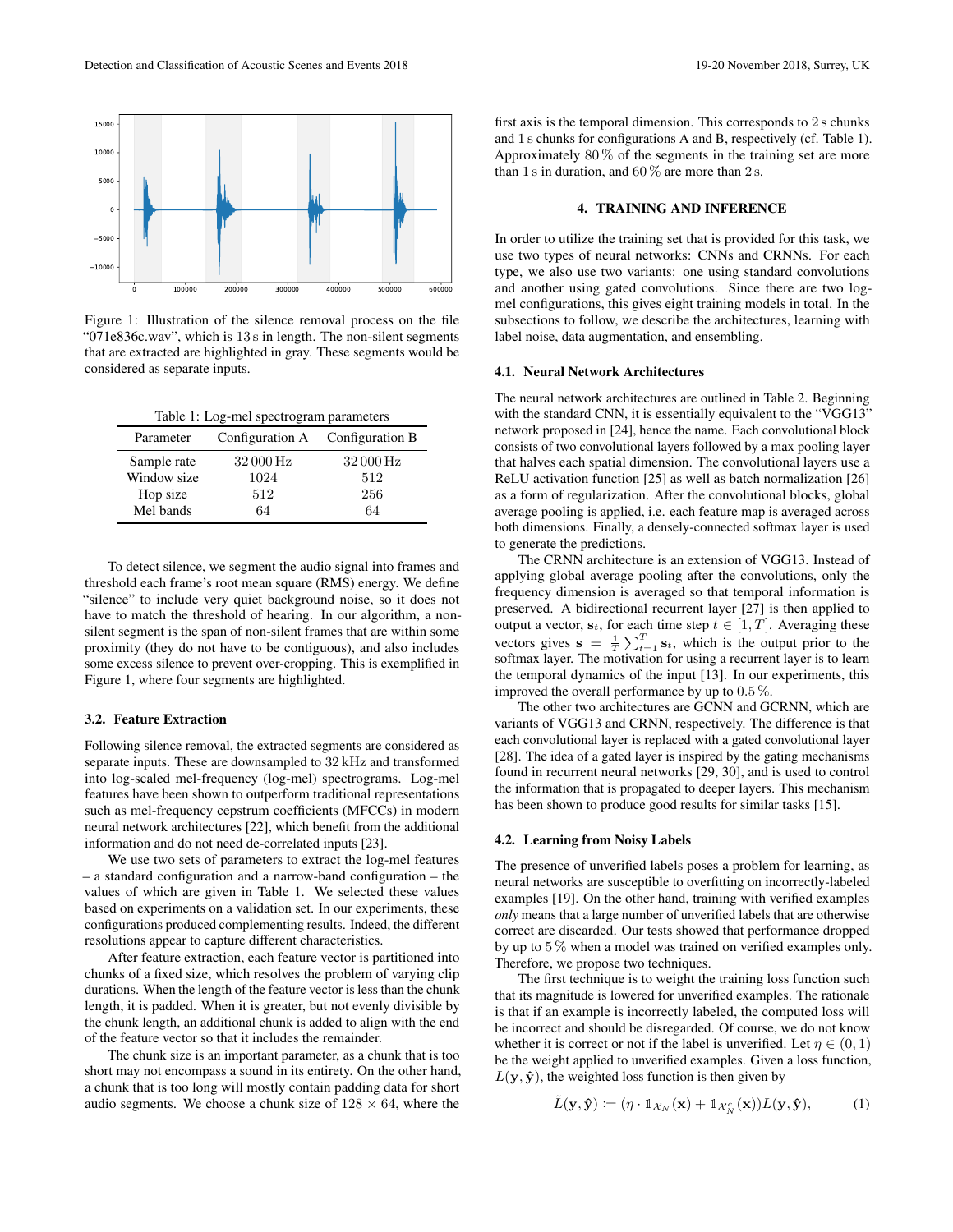Table 2: Description of the neural networks. Each convolutional layer uses a receptive field size of 3, as in [24]. "GLU" refers to the use of gated linear units, as described in [28]. "Bi-GRU" refers to using bidirectional gated recurrent units [30].

| <b>Feature Size</b> | <b>CRNN</b>                                                                                      | <b>GCRNN</b> |  |  |  |
|---------------------|--------------------------------------------------------------------------------------------------|--------------|--|--|--|
| $128 \times 64$     | Log-mel spectrogram                                                                              |              |  |  |  |
|                     | $2 \times$ {conv 64, ReLU} $\left[ 2 \times$ {conv 64, GLU}                                      |              |  |  |  |
| $64 \times 32$      | $2 \times 2$ Max Pooling                                                                         |              |  |  |  |
|                     | $2 \times$ {conv 128, ReLU} $\left  2 \times$ {conv 128, GLU}                                    |              |  |  |  |
| $32 \times 16$      | $2 \times 2$ Max Pooling                                                                         |              |  |  |  |
|                     | $2 \times$ {conv 256, ReLU} $\left[ 2 \times$ {conv 256, GLU}                                    |              |  |  |  |
| $16 \times 8$       | $2 \times 2$ Max Pooling                                                                         |              |  |  |  |
|                     | $2 \times \{\text{conv } 512, \text{ReLU}\}\$ $2 \times \{\text{conv } 512, \text{GLU}\}\$       |              |  |  |  |
| $8 \times 4$        | $2 \times 2$ Max Pooling                                                                         |              |  |  |  |
|                     | $\sqrt{2 \times \{\text{conv } 512, \text{ReLU}\}\ \ 2 \times \{\text{conv } 512, \text{GLU}\}\$ |              |  |  |  |
| $4 \times 2$        | $2 \times 2$ Max Pooling                                                                         |              |  |  |  |
|                     | Bi-GRU, 512, ReLU (optional)                                                                     |              |  |  |  |
|                     | Global Average Pooling                                                                           |              |  |  |  |
|                     | Softmax (41 Classes)                                                                             |              |  |  |  |
|                     |                                                                                                  |              |  |  |  |

where  $\mathcal{X}_N$  is the subset of the training set that is unverified and  $\mathcal{X}_N^c$  is the complement. The parameter  $\eta$  can be considered as the confidence that the unverified labels are correct. It can be be determined using a validation set or set to 1 minus the noise rate.

The second technique, known as pseudo-labeling, is to relabel the unverified examples prior to training using a previously-trained classifier. For pseudo-labeling to be effective, the error rate of the classifier should be lower than the noise rate of the original labels, because the error rate can be considered as the new noise rate. The previously-trained classifier in this case is just the same system described in this paper but without pseudo-labeling.

Another form of pseudo-labeling that we propose is to "promote" examples from unverified to verified by corroborating the label with the predictions of the previously-trained classifier. The examples if promoted if the classifier prediction agrees with confidence greater than  $\tau$ . The confidence threshold,  $\tau$ , should be high enough that the false positive rate of the classifier is low.

#### 4.3. Data Augmentation

When training a neural network, overfitting is a common problem in which the network learns to predict the training examples with very high accuracy but cannot generalize to new data. This is likely to occur with smaller datasets, and was found to be the case with the dataset of Task 2 by verifying on a validation set. To prevent this, data augmentation is a popular approach [31] that increases the size of the training set without manual intervention. In our work, we use a method called *mixup* [32] to create new examples.

Mixup is a method that generates new data during training by randomly mixing pairs of inputs and their associated target values. Consider a pair of inputs,  $x_1$  and  $x_2$ , and their one-hot-encoded target values,  $y_1$  and  $y_2$ . To mix these, a parameter,  $\lambda \in (0, 1)$ , is used to create convex combinations.

$$
\mathbf{x} = \lambda \mathbf{x}_1 + (1 - \lambda) \mathbf{x}_2.
$$
 (2)

$$
\mathbf{y} = \lambda \mathbf{y}_1 + (1 - \lambda) \mathbf{y}_2. \tag{3}
$$

The output,  $(x, y)$ , is then used as the training example rather than the original examples. If loss function weighting is used,  $w(\mathbf{x}) \coloneqq$  $\eta \cdot \mathbb{1}_{\mathcal{X}_N}(\mathbf{x}) + \mathbb{1}_{i\mathcal{X}_N^c}(\mathbf{x})$  should also be mixed.

Table 3: Training parameters

| Parameter          | Value  |
|--------------------|--------|
| Batch size         | 128    |
| Learning rate (LR) | 0.0005 |
| LR decay factor    | 0.9    |
| LR decay rate      | 2      |

In the original paper [32], a different value of  $\lambda$  is used for each mini-batch by sampling from a beta distribution,  $B(\alpha, \alpha)$ . The hyperparameter  $\alpha$  controls the distribution's shape, where a value of 1.0 reduces it to a uniform distribution. A lower value of  $\alpha$  will be more likely to produce values of  $\lambda$  that are closer to 0 and 1, which weakens the effect of mixup.

Mixup has been used before for audio classification and has been shown to be beneficial [17]. We ultimately followed the method used in [32], but also experimented with a variation. This involves constraining some or all of the example pairs to belong to the same class. Unfortunately, this did not improve the performance of our system and actually worsened it in the extreme case of constraining all the pairs. This suggests that mixing inter-class examples is an important aspect of mixup's success.

#### 5. EXPERIMENTS

## 5.1. System Setup

To train the various models, the training set was split into five crossvalidation folds, ensuring that there was a similar number of verified examples in each fold. The cross-entropy function was used as the training loss and Adam [33] was used as the gradient descent algorithm. Refer to Table 3 for the values of the hyperparameters. Decay rate is the number of epochs until the learning rate is decayed.

For loss function weighting, we used a weight of  $\eta = 0.7$  when pseudo-labeling was not used (to determine the pseudo-labels in the first place) and  $\eta = 0.9$  when it was. When promoting labels, we used a confidence threshold of  $\tau = 0.7$ . For mixup, the parameter  $\alpha$ was set to 1.0. All of the hyperparameters were selected based on evaluations on a validation set containing verified labels only. This includes the parameters in Table 3 too.

In terms of generating the predictions, the top four epochs were selected based on performance on the validation set. The metric used was the mean average precision (MAP) score. Recalling that the inputs to the neural networks are chunks, and that the chunks are from sections of the original audio clip (cf. Section 3), the chunk predictions need to be merged to produce clip-level predictions. This was achieved using the geometric mean, as this is less sensitive to outliers than the arithmetic mean. With the clip-level predictions, the top four epochs were merged using the arithmetic mean.

#### 5.2. Ensembling

To combine the predictions of the different models, we used an ensembling method known as stacking [34, 35, 36]. In this method, the base model predictions are used as features to train a secondlevel classifier. The output of a base model is an  $N \times K$  vector of probabilities, where N is the number of data samples and  $K = 41$  is the number of classes. By concatenating the outputs of the models, the result is an  $N \times 8K$  vector; this is the input of the new classifier.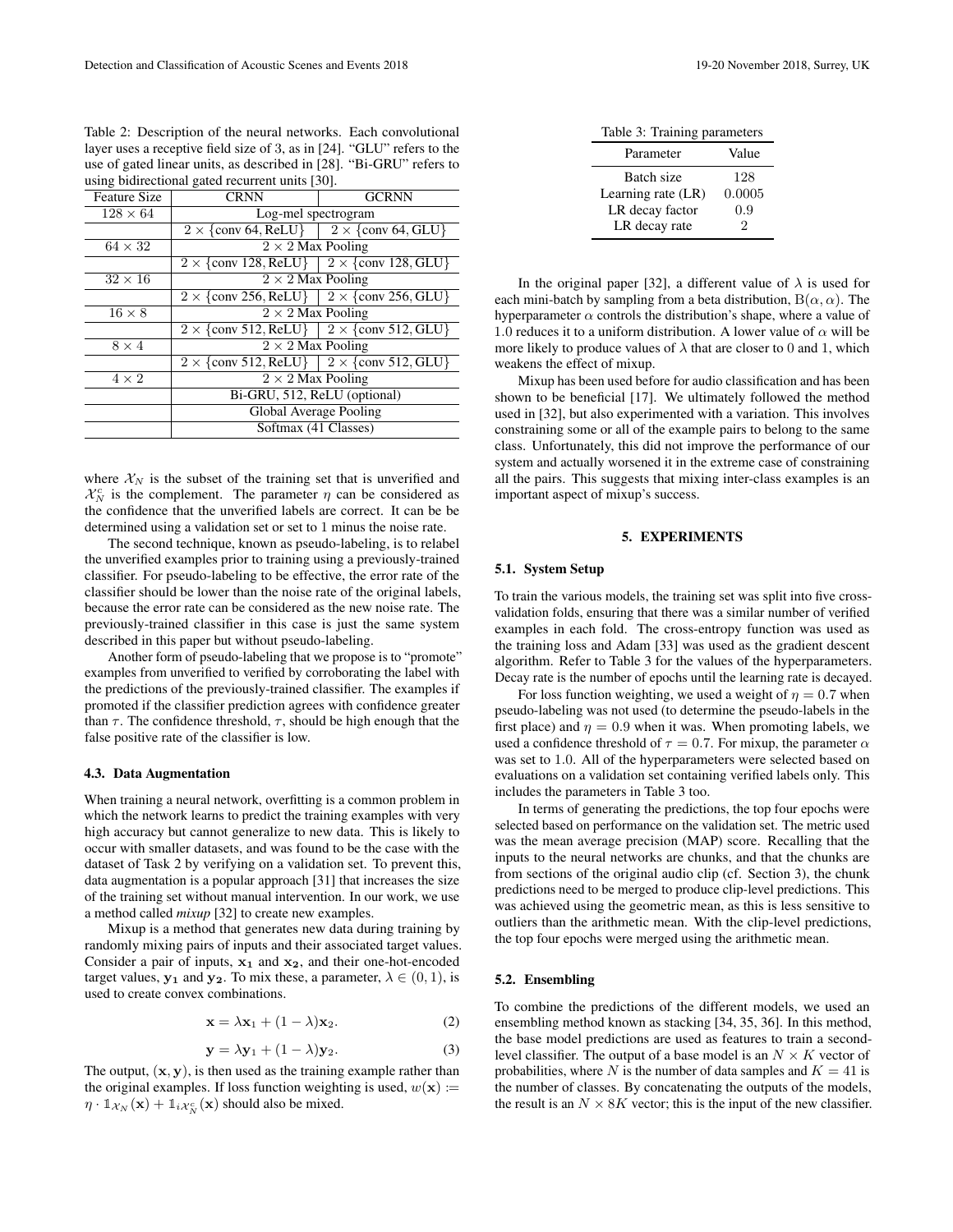Table 4: Training set results. Only the results of configuration A models are given to highlight the difference in architectures.

| Model           | MAP@3 |  |
|-----------------|-------|--|
| VGG13           | 0.950 |  |
| <b>GCNN</b>     | 0.951 |  |
| <b>CRNN</b>     | 0.952 |  |
| <b>GCRNN</b>    | 0.958 |  |
| Arithmetic Mean | 0.968 |  |
| Stacking        | 0.972 |  |
|                 |       |  |

Table 5: Test set results comparing the 8-model stacked ensemble with a 4-model version that excludes VGG13 and CRNN models. The results of the competition's baseline system is also included.

| Model                                                   | Private                 | Public                  | All            |
|---------------------------------------------------------|-------------------------|-------------------------|----------------|
| <b>Baseline</b><br>4-Model Stacking<br>8-Model Stacking | 0.694<br>0.948<br>0.951 | 0.704<br>0.956<br>0.961 | 0.950<br>0.953 |

As the validation sets constitute the training set, the validation set predictions were used to generate the features for the training set. Similarly, the test set predictions were used as the test set features. We used logistic regression with an  $L_2$  penalty as the second-level classifier. It was configured to use class weights to compensate for class imbalance and sample weights as described in Section 4.2.

#### 5.3. Results

To assess the performance of our system, we evaluated the training set and test set predictions. It was possible to evaluate the training set predictions because we used cross-validation folds. We only evaluated the manually-verified training examples. The test set was split into a public set and a private set by the challenge organizers. Therefore, we report results for both sets individually and also when the two are combined. The metric used to assess the performance is the mean average precision (MAP@3) score, which is defined as

$$
MAP@3 = \frac{1}{N} \sum_{n=1}^{N} \sum_{i=1}^{\min\{K,3\}} P(i),
$$
 (4)

where N is the number of data samples,  $K = 41$  is the number of classes, and  $P(i)$  is the precision at cutoff i.

The results for the training set are shown in Table 4. The systems that are compared are the single models (log-mel configuration A only), an arithmetic-mean ensemble of the models, and the stacked ensemble described in the previous section. It can be seen that the mean ensemble performs much better than all of the single models  $-$  by almost  $2\%$ . However, the stacked ensemble performs the best, with a MAP@3 score of 0.972. The weight-learning capability of stacking, with respect to model and class, appears to help.

In Table 5, the results for the test set are presented. We look at the 8-model stacked ensemble compared to a smaller 4-model version. In the latter, the VGG13 and CRNN architectures are omitted. The results of both systems are far superior to the competition's baseline system. Although the additional models in the 8-model version help, the difference is minor. This can be explained by the lack of diversity that the omitted models have to offer.

## 6. CONCLUSION

This paper described an approach to audio tagging in which the audio signals to be classified were of a diverse nature. The approach was based on our efforts in Task 2 of the DCASE 2018 challenge. The challenges of this task include audio clips of varying duration and incorrectly-labeled training examples. Our method involved preprocessing the audio, extracting log-mel feature vectors, and partitioning the feature vectors into fixed chunks to be considered as separate inputs. To train on these inputs, a number of convolutional and convolutional-recurrent neural networks were introduced. We used mixup for data augmentation. Several techniques were also used to resolve the problem of incorrect labels, including pseudolabeling and loss function weighting. In evaluating our system on the DCASE 2018 Task 2 Kaggle private test set, we achieved a mean average precision score of 0.951, placing us in 3rd place out of 558 in the Kaggle private leaderboard.

## 7. ACKNOWLEDGMENT

This research was supported by the EPSRC grant EP/N014111/1, "Making Sense of Sounds", and a Research Scholarship from the China Scholarship Council (CSC), No. 201406150082. We would also like to thank Yong Xu for his contributions in the early stages of the competition and the relevant work he did in previous challenges.

#### 8. REFERENCES

- [1] J. H. L. Hansen and T. Hasan, "Speaker recognition by machines and humans: A tutorial review," *IEEE Signal Process. Mag.*, vol. 32, no. 6, pp. 74–99, 2015.
- [2] M. Schedl, E. Gómez, and J. Urbano, "Music information retrieval: Recent developments and applications," *Found. Trends Inf. Retr.*, vol. 8, no. 2-3, pp. 127–261, 2014.
- [3] S. Krstulović, "Audio event recognition in the smart home," in *Computational Analysis of Sound Scenes and Events*, 1st ed., T. Virtanen, M. D. Plumbley, and D. Ellis, Eds. Cham: Springer, 2018, pp. 335–371.
- [4] J. P. Bello, C. Mydlarz, and J. Salamon, "Sound analysis in smart cities," in *Computational Analysis of Sound Scenes and Events*, 1st ed., T. Virtanen, M. D. Plumbley, and D. Ellis, Eds. Cham: Springer, 2018, pp. 373–397.
- [5] D. Giannoulis, E. Benetos, D. Stowell, M. Rossignol, M. Lagrange, and M. D. Plumbley, "Detection and classification of acoustic scenes and events: An IEEE AASP challenge," in *IEEE Workshop Applied Signal Processing Audio and Acoustics (WASPAA)*, New Paltz, NY, 2013, pp. 1–4.
- [6] E. Fonseca, M. Plakal, F. Font, D. P. W. Ellis, X. Favory, J. Pons, and X. Serra, "General-purpose tagging of Freesound audio with AudioSet labels: Task description, dataset, and baseline," *arXiv preprint arXiv:1807.09901*, 2018.
- [7] E. Fonseca, J. Pons, X. Favory, F. Font, D. Bogdanov, A. Ferraro, S. Oramas, A. Porter, and X. Serra, "Freesound datasets: A platform for the creation of open audio datasets," in *Proc. 18th Int. Society Music Information Retrieval Conf. (ISMIR)*, Suzhou, China, 2017, pp. 486–493.
- [8] J. F. Gemmeke, D. P. Ellis, D. Freedman, A. Jansen, W. Lawrence, R. C. Moore, M. Plakal, and M. Ritter, "Audio Set: An ontology and human-labeled dataset for audio